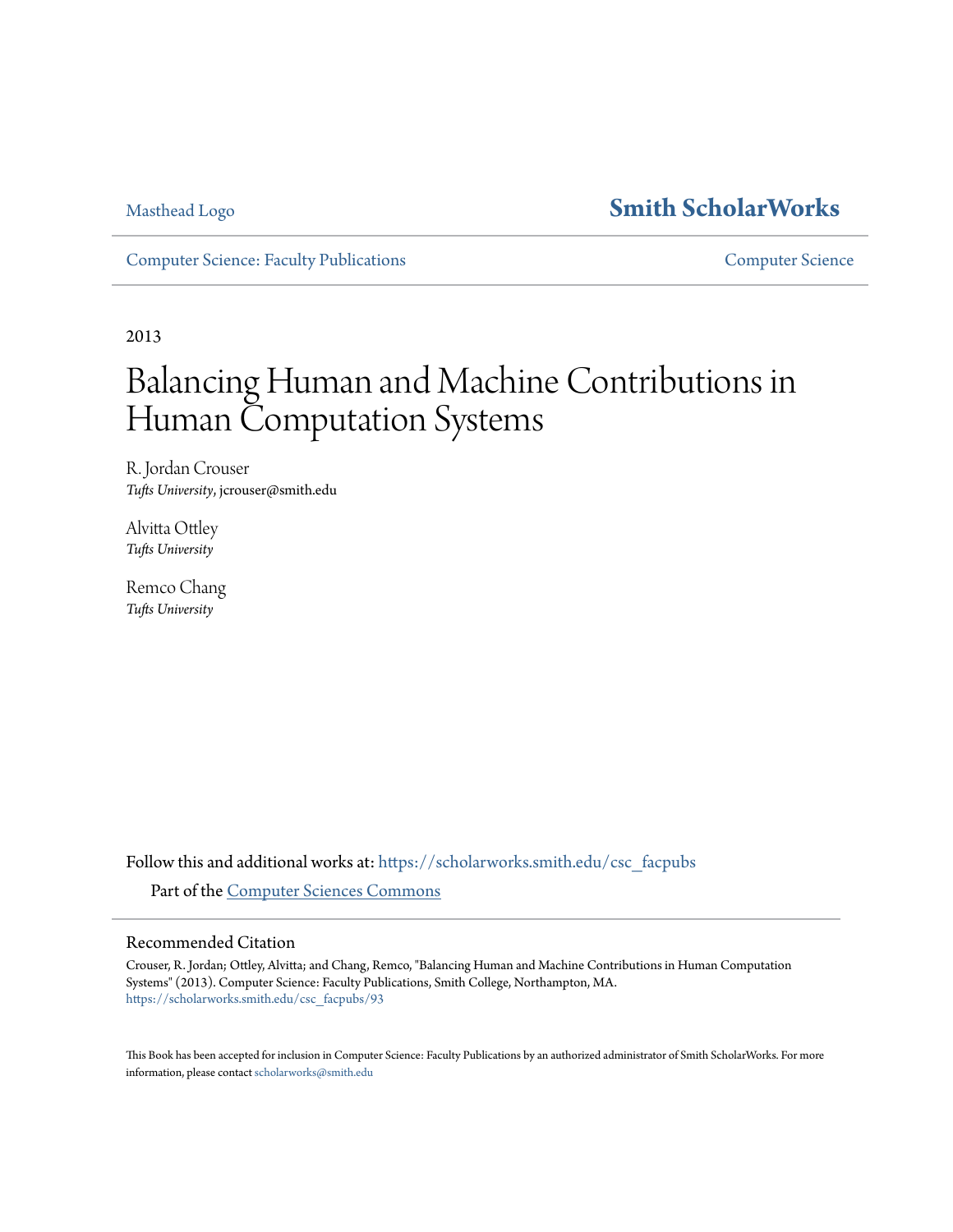# **Balancing Human and Machine Contributions in Human Computation Systems**

**R. Jordan Crouser, Alvitta Ottley, and Remco Chang**

# **Motivation**

As we enter an age of increasingly larger and noisier data, dynamic interplay between human and machine analysis grows ever more important. Researchers and toolbuilders work to better understand and support the analytical process through systems that employ novel visual interactive interfaces along with computational support. These systems leverage the acuity of the human visual system as well as our capacity to understand and reason about complex data, nuanced relationships, and changing situations. In designing and building these systems, we rely on the intuition that the lived experience, perceptual advantage, and adaptability of the human analyst may prove crucial in areas where purely computational analyses fail. Similarly, by pairing the human analyst with a machine collaborator we hope to overcome some of the limitations imposed by the human brain such as limited working memory, bias, and fatigue.

With many promising examples of human-machine collaboration in the literature and everyday life, how do we tell if a new problem would benefit from humancomputer collaboration and how should we allocate computational tasks? At present, balancing the cost of building and deploying a collaborative system with the benefits afforded by its use is precarious at best. We rely heavily on researcher intuition and current field-wide trends to decide which problems to approach using collaborative techniques. While this has led to many successes, it has also led to the investment of significant time and energy into inefficient collaborative solutions for problems that might better have been (or have already been) solved by human or machine alone.

While we have come a long way from listing tasks best assigned to human or machine (Fitts [1951\)](#page-9-0), appropriate function allocation in collaborative systems is still far from a perfect science (Sheridan [2000](#page-9-1)). However, the effectiveness of any

R.J. Crouser  $(\boxtimes) \cdot A$ . Ottley  $\cdot R$ . Chang

Department of Computer Science, Tufts University, Medford, MA 02155, USA e-mail: rcrous01@cs.tufts.edu; alvittao@cs.tufts.edu; remco@cs.tufts.edu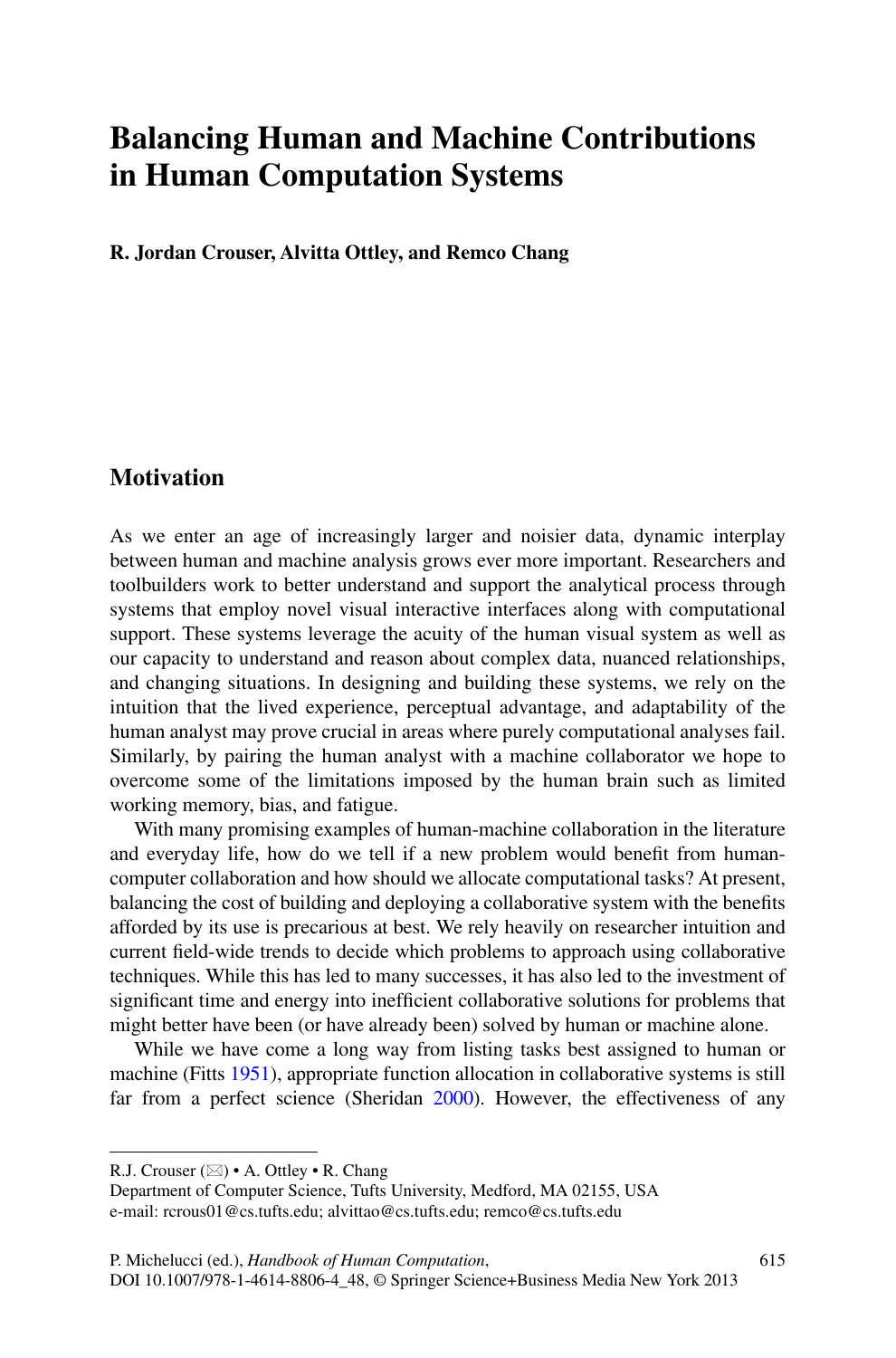collaborative system is heavily dependent on how well it leverages the skills that humans and machines have to offer while minimizing waste. In the absence of a secret formula to prescribe this interplay, how do we balance the expected contributions of human and machine during the design process, and how do we evaluate the effectiveness of systems once we've built them? Herein, we seek to address these questions.

Toward that end, this chapter is organized into three main sections. Section 1 provides a broad definition of human computation and human-computer collaboration, as well as comparisons between a few well-known problems and their human-computer collaborative solutions. Section 2 considers the relative strengths of human and machine collaborators. Section 3 discusses the open problem of function allocation in human-computer collaborative systems, and will provide some insight on applying this knowledge during the design process. We hope that this chapter will leave the reader with an improved understanding of the complementary strengths of human and machine, as well as actionable information about best practices for real world design.

# **1 - Beyond Crowdsourcing: Human Computation as Human-Computer Collaboration**

In this section, we develop a working definition for the term *human computation*. It is important to note that human computation is not synonymous with terms such as *collective intelligence*, *crowdsourcing*, and *social computing,* although they are related. Before we continue, we will first define a few of these terms in the interest of developing a context for defining human computation. For a more detailed discussion on definitions of Human Computation, please see Chapter [9](http://dx.doi.org/10.1007/978-1-4614-8806-4_9) - "Synthesis and Taxonomy of Human Computation".

*Crowdsourcing* is the practice of obtaining services, ideas, or content by soliciting contributions from a large group of people.

*Collective intelligence* is the notion that groups of individuals working together can display intelligent behavior that transcends individual contributions.

*Social computing* is the intersection between people's social behaviors and their interactions with technology.

In many cases, a single system could be classified under more than one of these headings. At the same time, none of them fully captures the notion of human computation. As such, there are many working definitions of human computation in the literature:

…using human effort to perform tasks that computers cannot yet perform, … (Law and von Ahn [2009\)](#page-9-2)

<sup>…</sup>a technique that makes use of human abilities for computation to solve problems. (Chan et al. [2009](#page-9-3))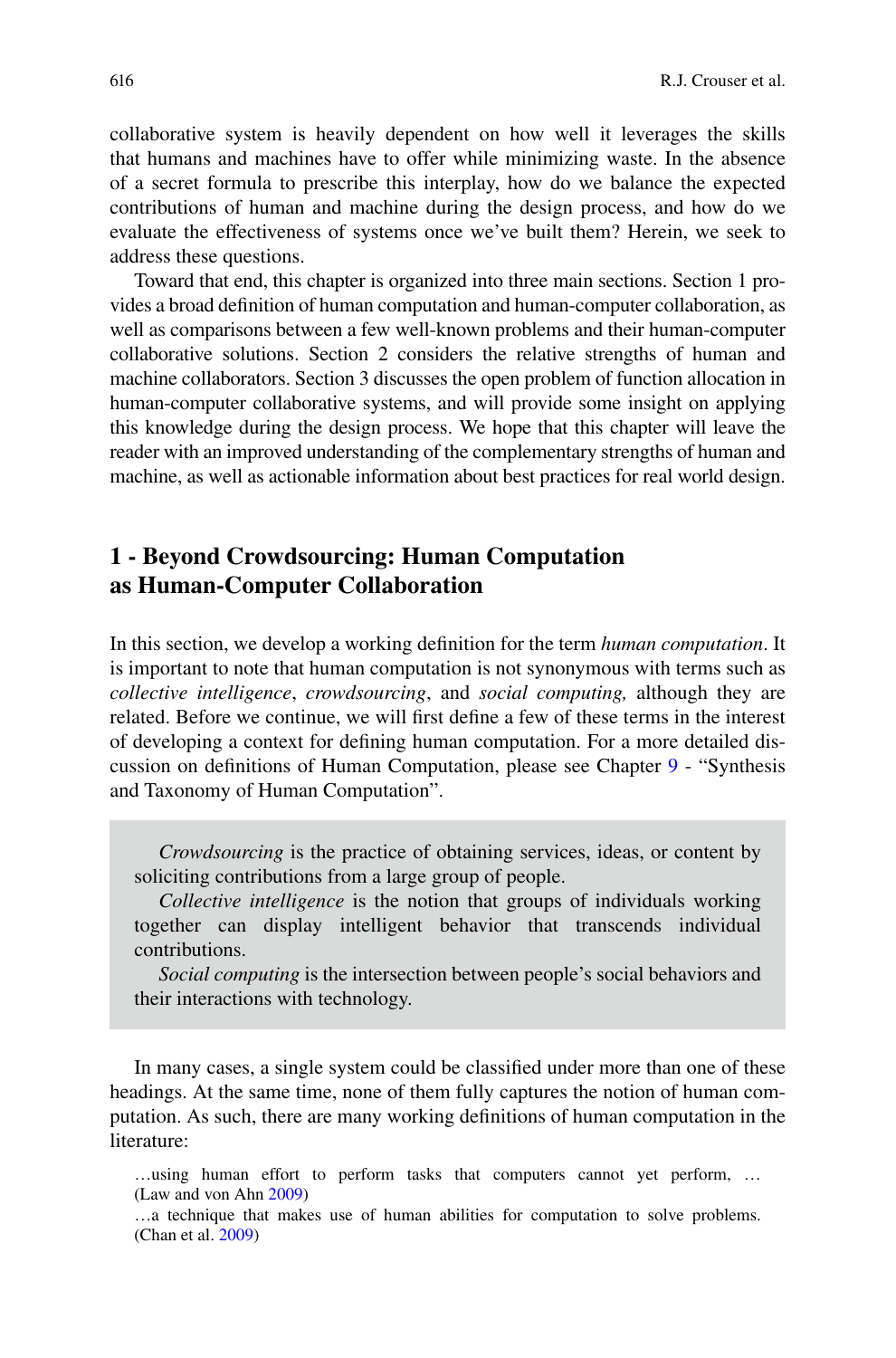A computational process that involves humans in certain steps… (Yang et al. [2008](#page-9-4))

…systems of computers and large numbers of humans that work together in order to solve problems that could not be solved by either computers or humans alone. (Quinn and Bederson [2009](#page-9-5))

Working from these definitions, we can begin to come to consensus regarding what constitutes human computation. First, the problem must involve some form of *information processing*. This may occur as part of an algorithmic process, or may emerge through the observation and analysis of technology-mediated human behavior. Second, human participation must be *integral to the computational system or process*. In this work, we do not consider systems with only superficial human involvement to fall under the umbrella of Human Computation.

We can think of human-computation as a kind of human-computer collaboration. In this context, collaboration as defined as *a process in which two or more agents work together to achieve shared goals,* and human-computer collaboration as *collaboration involving at least one human and at least one computational agent* (Terveen [1995\)](#page-9-6). This has also been called *mixed-initiative systems* (Horvitz [1999\)](#page-9-7). In a mixed-initiative system, both the human and the machine can initiate action, access information and suggest or enact responses (Thomas and Cook [2005](#page-9-8)). The field of Visual Analytics is a perfect example of human-computer collaboration, as Visual Analytics systems leverage both analyst intelligence and machine computation in a collaborative effort to solve complex problems.

Under this definition, we see that crowdsourced computation is just the tip of the HC iceberg. Along a continuum between human-heavy and machine-heavy collaboration such as the one posed by Bertini and Lalanne in 2009, crowdsourced computation falls at one extreme:



With few exceptions, the computational burden falls almost entirely on the human collaborators in typical crowdsourcing applications such as image labeling and text translation. Human-based genetic algorithms also fall on the human-heavy end of the continuum, as the human agents determine both population fitness and genetic variation. In these systems, the primary role of the machine collaborator is to distribute tasks and collect results, a role with relatively trivial computational requirements. On the other extreme, algorithms for unsupervised learning functions with near autonomy from the human collaborator. Here, the human's role is to set the parameters of the algorithms and to verify the results. While less common, there are an increasing number of algorithmic approaches that attempt to maximize the contributions from both collaborators.

Without question, the term *human computation* spans a wide range of possible applications and computational distributions. Among all these, many of the most interesting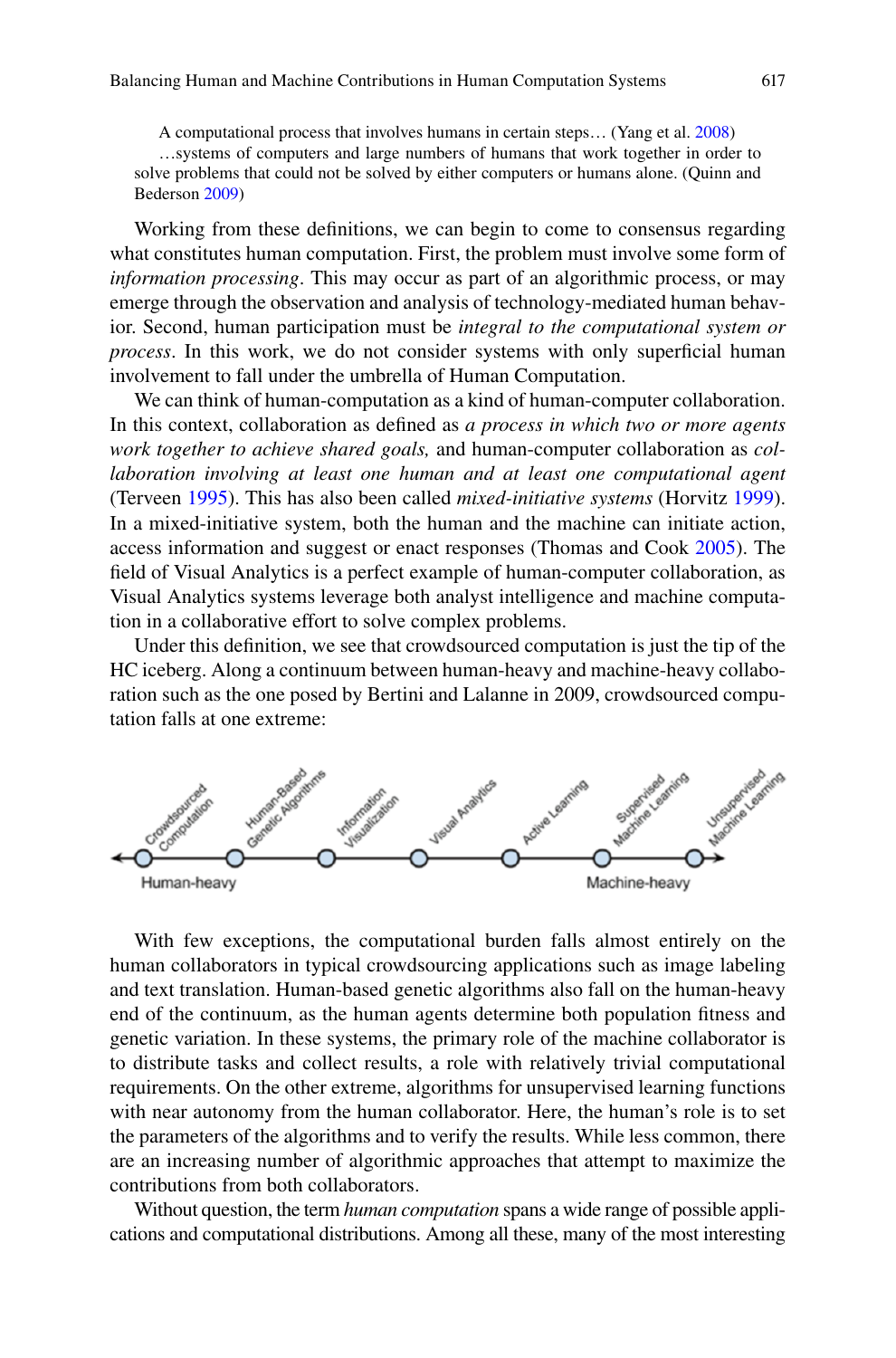and successful human computation systems not only balance the contribution of human and machine, but also leverage the complementary computational strengths of both parties. In the following sections, we will explore some of these strengths and how they can impact the distribution of labor in a human computation system.

## **2 - Complementary Computation**

Both human and machine bring to the partnership varying strengths and opportunities for action, and during collaboration, each must be able to perceive and access these opportunities in order for them to be effectively leveraged. These affordances define the interaction possibilities of the team, and determine the degree to which each party's skills can be utilized during collaborative problem solving. The set of problems warranting a collaborative technique is equivalent to the set problems where there is an opportunity to effectively leverage affordances on both sides of the partnership in pursuit of the solution.

Instead of deciding who gets (stuck with) which task, we can begin to reason about which party can best contribute to the collective goal at each stage. The answer may not be only the human, or only the machine, but could in fact be both. By designing such that both human and machine are aware of the affordances made available to them by their collaborators, we encourage the development of more flexible procedures for collective problem solving.

#### *Relative Strengths of Human and Computers*

Fitts made the first published attempt in 1951 categorize tasks when he created a list of tasks the *humans are better at* and *machines are better at* (see Table [1](#page-4-0)). This is often abbreviated in the literature as *HABA-MABA*. While for many years this list was viewed as mantra for the division of labor, frequent and consistent technological advances in computation, automation and robotics make function allocation and the HABA-MABA list a moving target. The distinction between human and machine

| Humans are better at:                                                   | Machines are better at:                                               |
|-------------------------------------------------------------------------|-----------------------------------------------------------------------|
| Detecting small amounts of visual<br>and auditory energy                | Responding quickly and applying great force<br>smoothly and precisely |
| Perceiving patterns of light or sound                                   | Performing repetitive, routine tasks                                  |
| Improvising/using flexible procedures                                   | Storing information briefly, then erasing it completely               |
| Storing large amounts of information<br>and performing selective recall | Reasoning deductively                                                 |
| Reasoning inductively                                                   | Multitasking                                                          |
| Exercising judgment                                                     |                                                                       |

<span id="page-4-0"></span>**Table 1** An outdated comparison of the relative strengths of humans and machines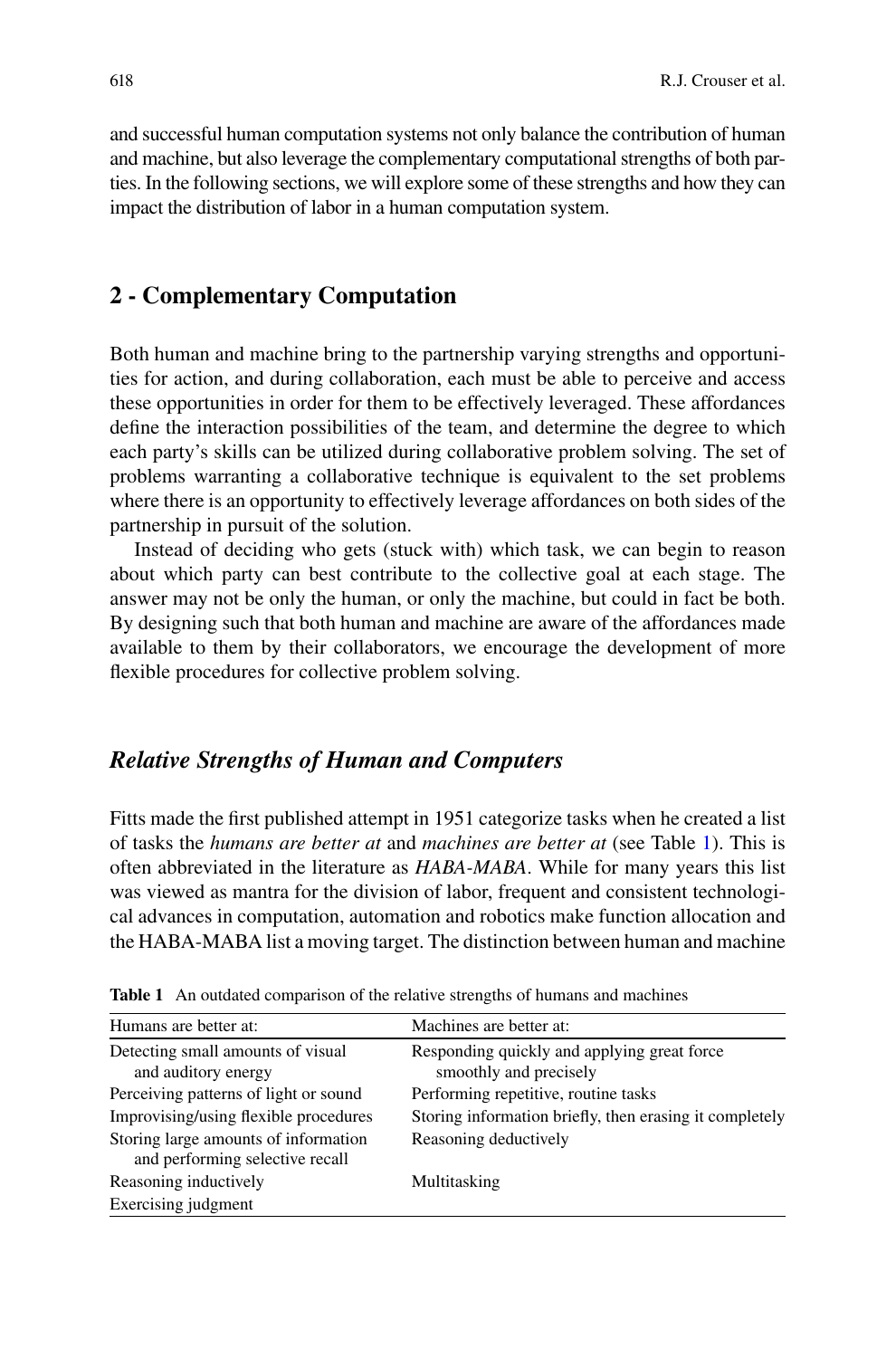| Human Affordances          | Machine Affordances              |
|----------------------------|----------------------------------|
| Visual perception          | <b>Computational Power</b>       |
| Spatial ability            | Scalable, persistent storage     |
| Linguistic ability         | Efficient/reliable data transfer |
| Creativity                 | Freedom from bias                |
| Adaptability               | Precision                        |
| Sociocultural awareness    | Parahuman sensing                |
| Expertise/lived experience | <b>Environmental Tolerance</b>   |

<span id="page-5-0"></span>**Table 2** A modern comparison of human vs machine affordances

is now less clear. For example, while in the 1950s humans were indeed better at storing large amounts of information, today's machines far exceed the capacity previously imagined, and the advent of distributed storage is rapidly enabling the outpacing of human memory by machines.

While Fitts' list was aimed at simply comparing the two for basic labor division, for many years it was incorrectly interpreted as gospel for function allocation for human-machine collaborative systems. Jordan [\(1963](#page-9-9)) criticized this approach stating that the underlying foundation should be that humans and machines are complementary rather than antithetical. Price ([1985\)](#page-9-10) also supported this view, arguing that function allocation could be better viewed as an interactive process rather than a divisive listing and that there may exist several optimal solutions for a given problem. Although the comparative approach to division of labor in human-computer collaborative systems was unwarranted, Fitts' list laid the foundation for thinking about the respective strengths of humans and machines.

# *Affordances: A Changing Perspective*

In recent years, researchers have argued that the original perception of function allocation and Fitts' list no longer makes sense (Sheridan [2000](#page-9-1); Dekker and Woods [2002\)](#page-9-11). Dekker and Woods [\(2002](#page-9-11)) also provided counterargument to the validity of Fitts' list. They discussed how human-machine collaboration transforms human practice and forces analysts to adapt theirs skills and analytics processes. They argue for a shift in attention, moving away from allocation of tasks to a focus centered on how to design for harmonious human-machine cooperation. That is, how do we get humans and machines to play nicely, and work effectively? In response, a more recent framework (Crouser and Chang [2012](#page-9-12)) categorizes tasks based on relative strengths or affordances—opportunities for action. For a listing of some of the affordances they examined, see Table [2.](#page-5-0)

Human computation is an ideal approach to problems where there is an opportunity to leverage both human and machine affordances in pursuit of the solution. By framing potential collaboration in terms of the affordances at our disposal, we can then consider which of these affordances could be used to approach a problem and construct a solution.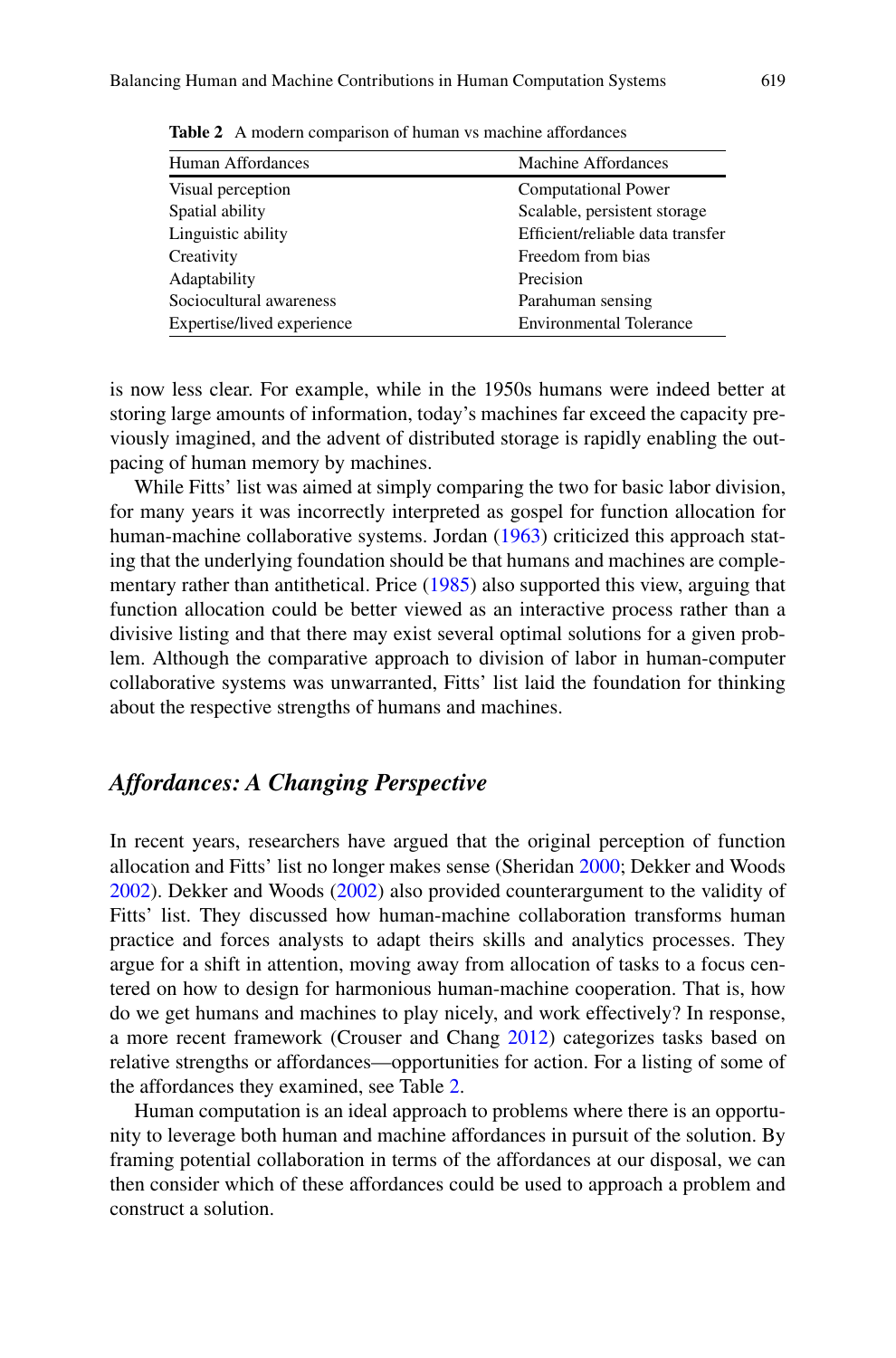### **3 - Effectively Leveraging Human and Machine Affordances**

The success of human-computer collaborative systems hinges on leveraging the skills of both the human and the computer. That said, in order to address the problem of balancing and allocating workload in a human-computer collaborative system, it is first necessary to explore the space of problem difficulty relative to human and machine.

While problem difficulty for a machine can be defined as space and time complexity, for the human we propose that problem difficulty is attributed to two main sources: knowledge necessary to solve the problem and time investment required to solve a problem. The level of difficulty for one party may not necessarily transfer to the other. For instance, some problems such as character recognition are inherently easy for a human and can sometimes be performed in constant time but can be computationally expensive or unsolvable for the machine. The inverse can also be true. We can think about the problem space as having two orthogonal dimensions: human difficulty and machine difficulty. Figure [1](#page-6-0) depicts some well-known sample problems within in this space.

In this diagram, problems appearing in the lower left region are trivial; that is, they are comparatively easy for both humans and machines. These problems, such

<span id="page-6-0"></span>

#### Difficulty for Machine

**Fig. 1** A matrix of example problems based on respective difficulty levels for humans and machines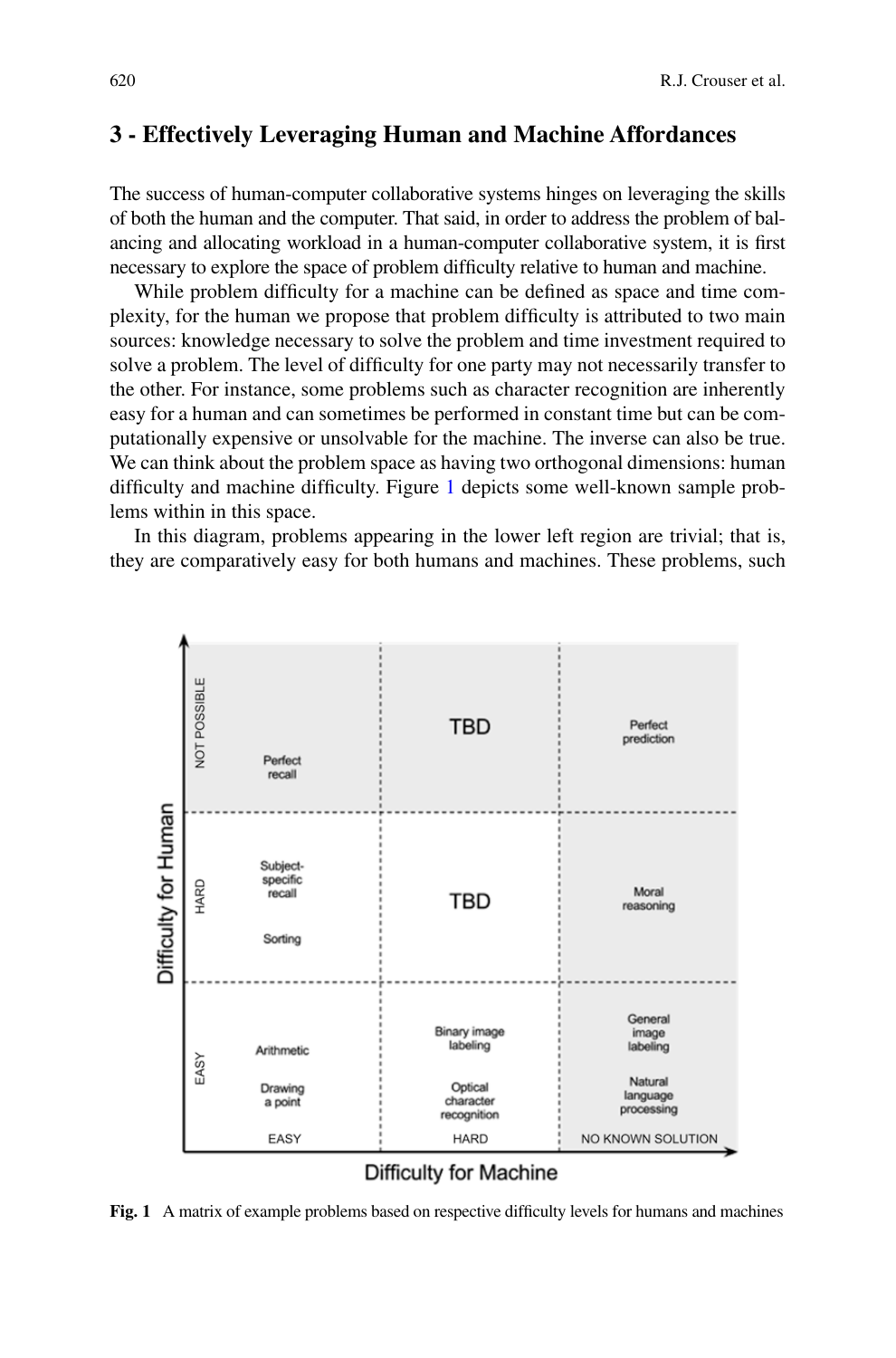as arithmetic or simple shape rendering, generally do not warrant a human-computer collaborative solution. As we move to the right along the *x* axis, we encounter many of the problems addressed in early human computation systems: image labeling, character recognition, language processing, etc. These problems are difficult for machines, but relatively straightforward for humans. Here, the overhead cost incurred by involving human processing power is minimal compared with the resources required to achieve comparable performance using a machine.

As the field of human computation progresses, we are becoming more invested in applying collaborative techniques to solve problems that are difficult or impossible for *either* humans or machines alone, but which may be solvable through collaboration. In these problems, we are especially interested in how to best allocate the computational resources of the human and machine collaborators, allowing each party to play to its strengths.

Technically speaking, a human can simulate any process the machine can execute. After all, we designed the algorithms in the first place. Given an understanding of the process, enough paper and a sufficient supply of pencils, a human operator could write out the contents of each register, perform each bitwise operation, and record each result by hand. However, the time and resources required to compute exactly the same result are exorbitant. In addition, humans are susceptible to fatigue, and we are arguably limited by the capacity of our working memory and unreliable recall. In this sense, human operations are *expensive*, and there are cases where it is possible to reduce the number of human operations while maintaining optimal performance.

Consider the following example (Shahaf and Amir 2009): Imagine that we are given *n* randomly selected samples that we wish to classify. We know that the classifiers are simple threshold functions:

$$
h_w(x) = \begin{cases} 1, & x > w \\ 0, & x \le w \end{cases}
$$

with the value of *w* depending on the input. Assume that we do not know *w*, but a human can classify the data correctly without too much trouble. We can think of the human as an *oracle*, a black box which is able to correctly answer specific questions in a single operation. Using the human as an oracle, there are several ways to approach this problem, each with benefits and drawbacks:

- 1. We could ignore the human and use a pure machine computational approach, first sorting the set of samples according to their x values and then choosing a random threshold value that falls between the lowest and highest values. This requires  $O(n \log n)$  time to sort the list, and guarantees that at least two of the samples will be classified correctly. This is not a very promising bound on accuracy.
- 2. We could use a pure human computational approach, asking the human to classify each sample in the dataset. Because as we assumed that the human can always classify samples correctly, this method guarantees 100 % accuracy. In addition, this method requires  $c \times n = O(n)$  operations, where c corresponds to the amount of time it takes the human to classify one sample. Under the usual metrics for evaluating algorithmic complexity, the method is technically "faster".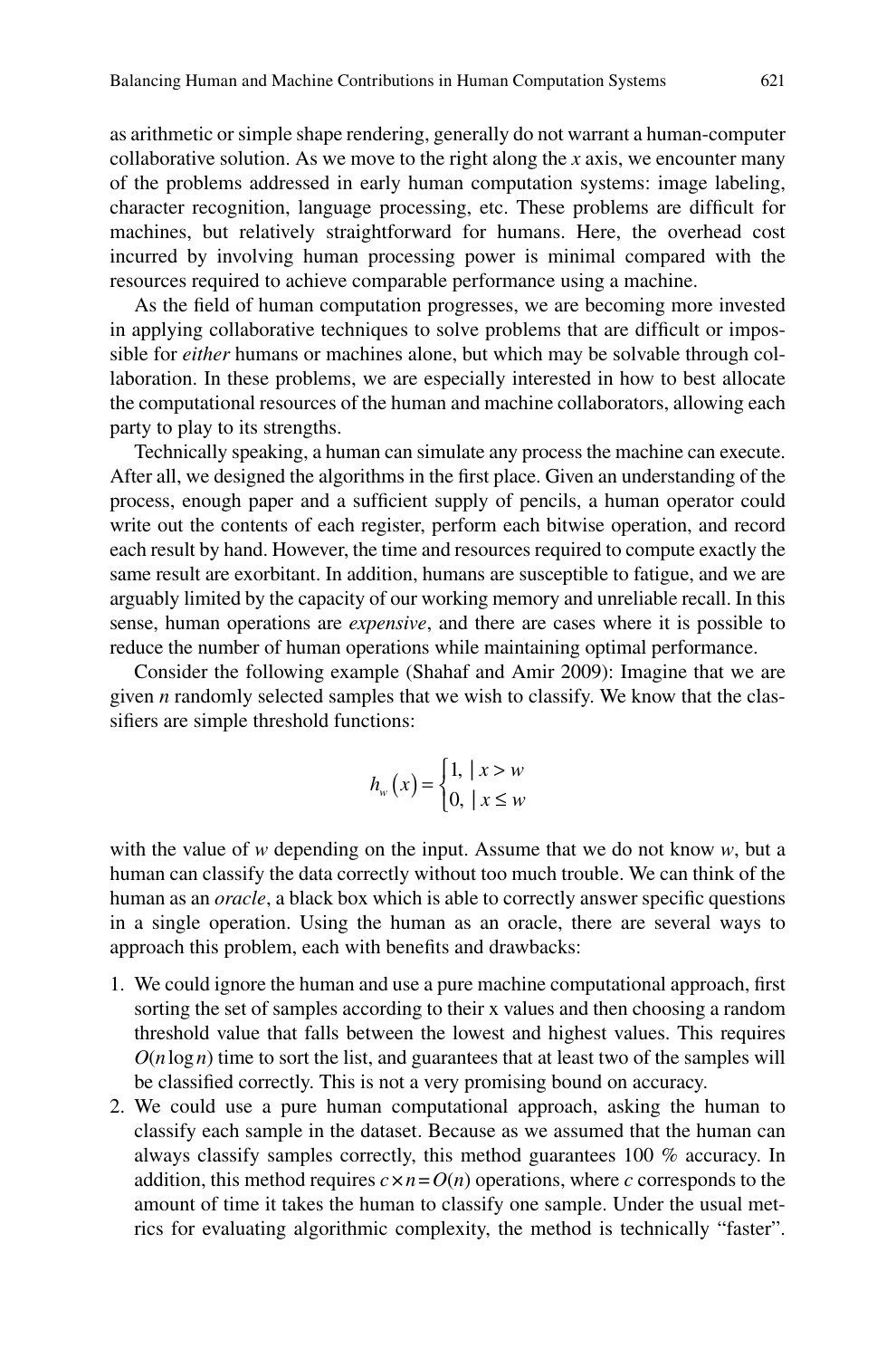However, the value of the constant *c* may be enormous, which means that for all reasonably-sized input sets, this approach really isn't much better.

3. Finally, we could try a collaborative solution. First, the machine sorts the set of samples according to their  $x$  values, requiring  $n \log n$  operations. Next, the human is asked to classify the sample that falls in the middle of the sorted list. If she answers "1", we know that all the samples above should also be labeled "1". Similarly, if she answers "0", we know that all the samples below should also be labeled "0". From here, the human is recursively asked about the middle point in the remaining half of the list that remains unlabeled. This is simply binary search, which implies that the human will be asked to classify at most log *n* samples for a cost of  $c \times \log n$ . Using this algorithm, we are able to dramatically reduce the workload for the human operator while maintaining 100 % accuracy simply by being clever regarding which samples to ask her about.

In this example, the third approach is clearly superior to the other two in terms of maximizing accuracy and efficiency. However, there are several key assumptions that need to be dressed. For example, what is the scale of the constant  $c$ ? In human computation, we argue that this scale depends on the affordance being leveraged. This is perhaps most readily apparent in the field of information visualization. Through visualization, we transform the task of assessing abstract numerical information to evaluating visual information, leveraging the human visual processing system and thereby decreasing the per-operation cost *c*. As designers, it is important to consider the implications of leveraging various combinations of affordances between human and machine.

A few caveats: under this model, there is an explicit assumption the human oracle will always be able to provide the correct answer at a fixed (albeit large) cost. In reality, humans don't work this way. Intuition and experience indicate that humans eventually get tired or bored, and as a consequence their speed and accuracy suffer. Even under optimal working conditions, humans are fallible; instead of modeling the human as omniscient, we may wish to model human oracles as accurate with some probability  $p < 1$ . This fallibility may require measures to ensure that the overall probability of correctness is higher than that of any single oracle. In addition, the human may wish to request more information from the system before she can make a determination. This mutual querying behavior cannot be captured by an oracle model; we assume that the oracle takes input, and gives a correct answer using only that input. Because of this, it is important to continue to develop more nuanced models human of behavior in human computation systems, and to design metrics by which we can more robustly evaluate algorithmic complexity and performance in human-machine collaborative systems.

# **Conclusion**

While history has often depicted human and machine as antithetical, we argue that in many cases their relative strengths prove complementary. Though originally designed simply to relieve human operators of tedious tasks, today it is perhaps